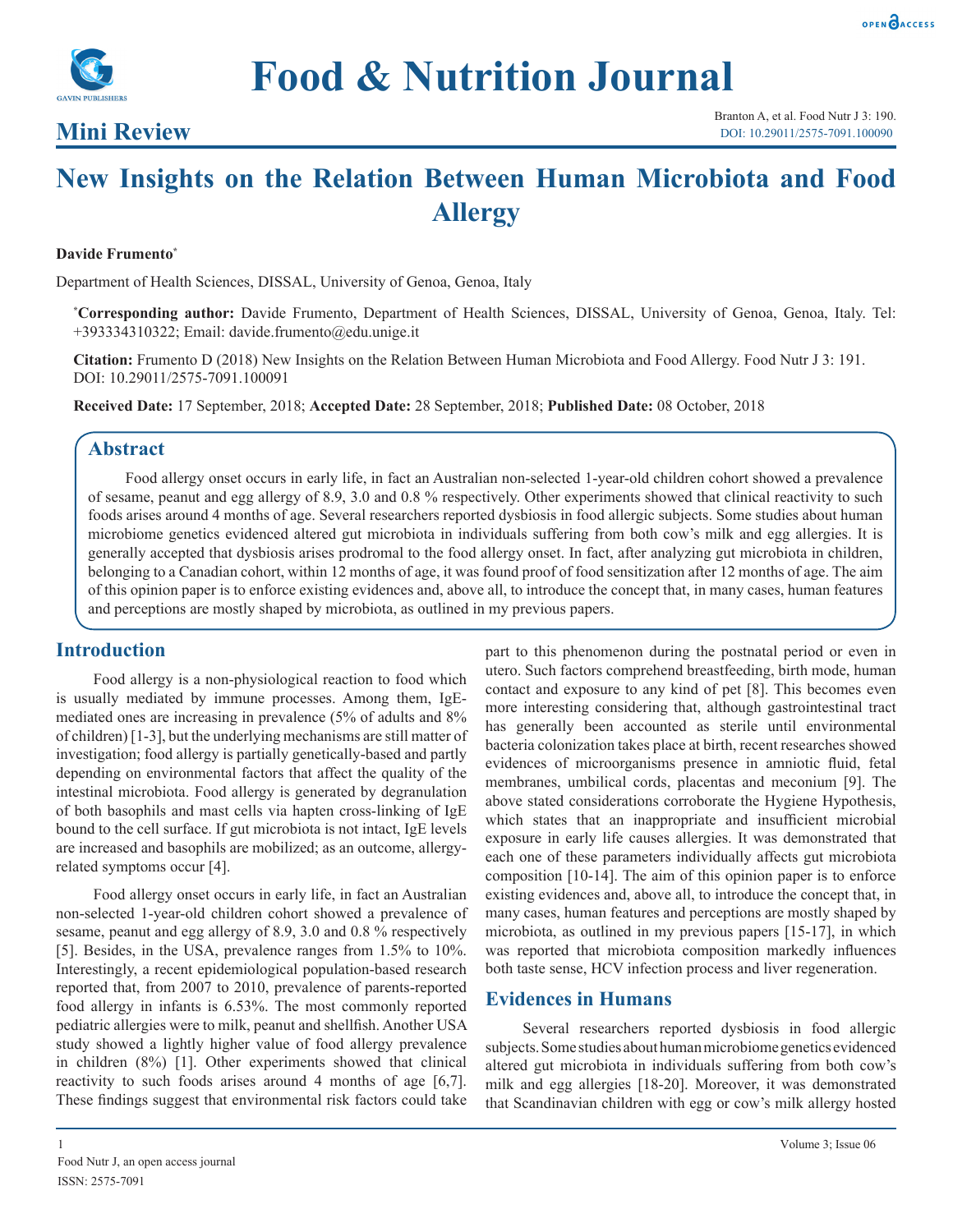higher *Staphylococcus aureus* and Coliforms loads with the respect to the non-allergic ones; these findings were coupled with the lower Bifidobacteria\Lactobacilli ratio if compared to non-atopic kids [18]. Furthermore, investigators highlighted markedly higher *Atopobium* group\*Clostridium coccoides* cluster if compared to a control group [20].

## **Dysbiosis in Humans**

It is generally accepted that dysbiosis arises prodromal to the food allergy onset. In fact, after analyzing gut microbiota in children, belonging to a Canadian cohort, within 12 months of age, it was found proof of food sensitization after 12 months of age. Moreover, every quartile rise in bacterial richness at 3 months of age was linked with a 55% lowering in probability for food sensitization by 12 months. Food sensitive children, at the genus level, had an excess of gut Enterobacteriaceae, while Bacteroidaceae were underrepresented [21]; with this in mind, it can be said that early infancy could represent the crucial period for the intervention, corroborating the idea that gut microbiome and food allergy are related, in an age-based manner. Furthermore, it was found that milk allergic children's gut microbiota composition up to 6 months from birth was linked with subsequent clearance of such allergy by age 8 years. This resolution was imputed to an enrichment of both Firmicutes and *Clostridia* genuses [21]. Analogue results were obtained in atopic dermatitis patients, in which microbial diversity was not associated with allergic phenomenon [23]. Egg allergy patients were found to have an excess of Streptococcaceae, Leuconostocaceae and Lachnospiraceae within the gut when compared to controls [24]. According to [25] there is no variation in microbial diversity, but allergic children were found to have higher levels of *Clostridia* and *Anaerobacter* genuses and decreased ones of *Bacteroides* and *Clostridium XVIII* in infants with the respect to healthy individuals.

Murine models' results are in nice agreement with agesensitive relationship between gut microbiota and the host. Microbiota introduction germ-free mice dramatically lowered IgE levels and inhibited the arise of food allergy [26]. Due to close dependence between diet and microbiota composition [26], as well as the different clinical outcomes related to allergen types, comparison of bacterial genus combinations between allergens need more attention.

#### **Conclusion**

After the evaluation of the above findings and coupling them with the evidences collected in [15-17], it can be safely said that microbiota plays a pivotal role in several essential pathophysiological processes within human organisms. All evidences converge to the demonstration that bacterial diversity is essential for a physiological and healthy functioning of immune system, taste sense, as well as liver regeneration. Considering that

microbiota formation take place during both pre- and post-birth periods, it is safe to assume that also food allergy etiology has to be chronologically placed in correspondence of such time zones. So, if an efficient prevention therapy will be developed, it should be focused not only on the child, but even on the giving-birth parent. It is thus clear that microbiota contribute both to shape our perception of reality and to defend ourselves from pathogens. Since some evidences similar to the microbiota contribution to taste sensing [27] are standing about olfactory sense [28], it can be hypothesized that the human bacterial set is a necessary component of human subjectivity.

#### **References**

- 1. [Savage J, Johns CB \(2015\) Food allergy: epidemiology and natural](https://www.ncbi.nlm.nih.gov/pubmed/25459576)  history. Immunol Allergy Clin N Am 35: 45-59.
- 2. [Berin MC, Wang W \(2013\) Reduced severity of peanut-induced ana](https://www.ncbi.nlm.nih.gov/pubmed/22718261)phylaxis in TLR9-deficient mice is associated with selective defects in [humoral immunity. Mucosal Immunol 6: 114-121.](https://www.ncbi.nlm.nih.gov/pubmed/22718261)
- 3. [Sicherer SH, Sampson HA \(2014\) Food allergy: epidemiology, patho](https://www.ncbi.nlm.nih.gov/pubmed/24388012)genesis, diagnosis, and treatment. J Allergy Clin Immunol 133: 291- [307.](https://www.ncbi.nlm.nih.gov/pubmed/24388012)
- 4. [Blàzquez AB, Berin MC \(2017\) Microbiome and food allergy. Transl](https://www.ncbi.nlm.nih.gov/pubmed/27686718) [Res 179: 199-203.](https://www.ncbi.nlm.nih.gov/pubmed/27686718)
- 5. [Osborne NJ, Koplin JJ, Martin PE, Gurrin LC, Lowe AJ, et al. \(2011\)](https://www.ncbi.nlm.nih.gov/pubmed/21377036)  Prevalence of challenge proven IgE-mediated food allergy using popu[lation-based sampling and predetermined challenge criteria in infants.](https://www.ncbi.nlm.nih.gov/pubmed/21377036)  [J Allergy Clin Immunol 127: 668-676.](https://www.ncbi.nlm.nih.gov/pubmed/21377036)
- 6. [Palmer DJ, Metcalfe J, Makrides M, Gold MS, Quinn P, et al. \(2013\)](https://www.ncbi.nlm.nih.gov/pubmed/23810152)  Early regular egg exposure in infants with eczema: a randomized con[trolled trial. J Allergy Clin Immunol 132: 387-392.](https://www.ncbi.nlm.nih.gov/pubmed/23810152)
- 7. [Du Toit G, Roberts G, Sayre PH, Bahnson HT, Radulovic S, et al.](https://www.nejm.org/doi/full/10.1056/NEJMoa1414850)  (2015) Randomized trial of peanut consumption in infants at risk for [peanut allergy. N Engl J Med 372: 803-813.](https://www.nejm.org/doi/full/10.1056/NEJMoa1414850)
- 8. [Marrs T, Bruce KD, Logan K, Rivett DW, Perkin MR, et al. \(2013\) Is](https://www.ncbi.nlm.nih.gov/pubmed/23578298)  there an association between microbial exposure and food allergy? A [systematic review. Pediatr Allergy Immunol 24: 311-320](https://www.ncbi.nlm.nih.gov/pubmed/23578298).
- 9. [Tanaka M, Nakayama J \(2017\) Development of the gut microbiota in](https://www.ncbi.nlm.nih.gov/pubmed/28826938)  infancy and its impact on health life later. Allergol Int 66: 515-522.
- 10. [Dominguez-Bello MG, Costello EK, Contreras M, Magris M, Hidalgo](https://www.ncbi.nlm.nih.gov/pubmed/20566857)  G, et al. (2010) Delivery mode shapes the acquisition and structure of [the initial microbiota across multiple body habitats in newborns. Proc](https://www.ncbi.nlm.nih.gov/pubmed/20566857)  [Natl Acad Sci USA 107: 11971-11975.](https://www.ncbi.nlm.nih.gov/pubmed/20566857)
- 11. [Bäckhed F, Roswall J, Peng Y, Feng Q, Jia H, et al. \(2015\) Dynamics](https://www.ncbi.nlm.nih.gov/pubmed/25974306)  and Stabilization of the human gut microbiome during the first Year of [life. Cell Host Microbe 17: 690-703.](https://www.ncbi.nlm.nih.gov/pubmed/25974306)
- 12. [Laursen MF, Zachariassen G, Bahl MI, Bergström A, Høst A, et al.](https://bmcmicrobiol.biomedcentral.com/articles/10.1186/s12866-015-0477-6)  (2015) Having older siblings is associated with gut microbiota develop[ment during early childhood. BMC Microbiol 15: 154.](https://bmcmicrobiol.biomedcentral.com/articles/10.1186/s12866-015-0477-6)
- 13. [Thompson AL, Monteagudo-Mera A, Cadenas MB, Lampl ML, Azcara](https://www.ncbi.nlm.nih.gov/pubmed/25705611)te-Peril MA (2015) Milk- and solid-feeding practices and daycare atten[dance are associated with differences in bacterial diversity, predomi](https://www.ncbi.nlm.nih.gov/pubmed/25705611)-